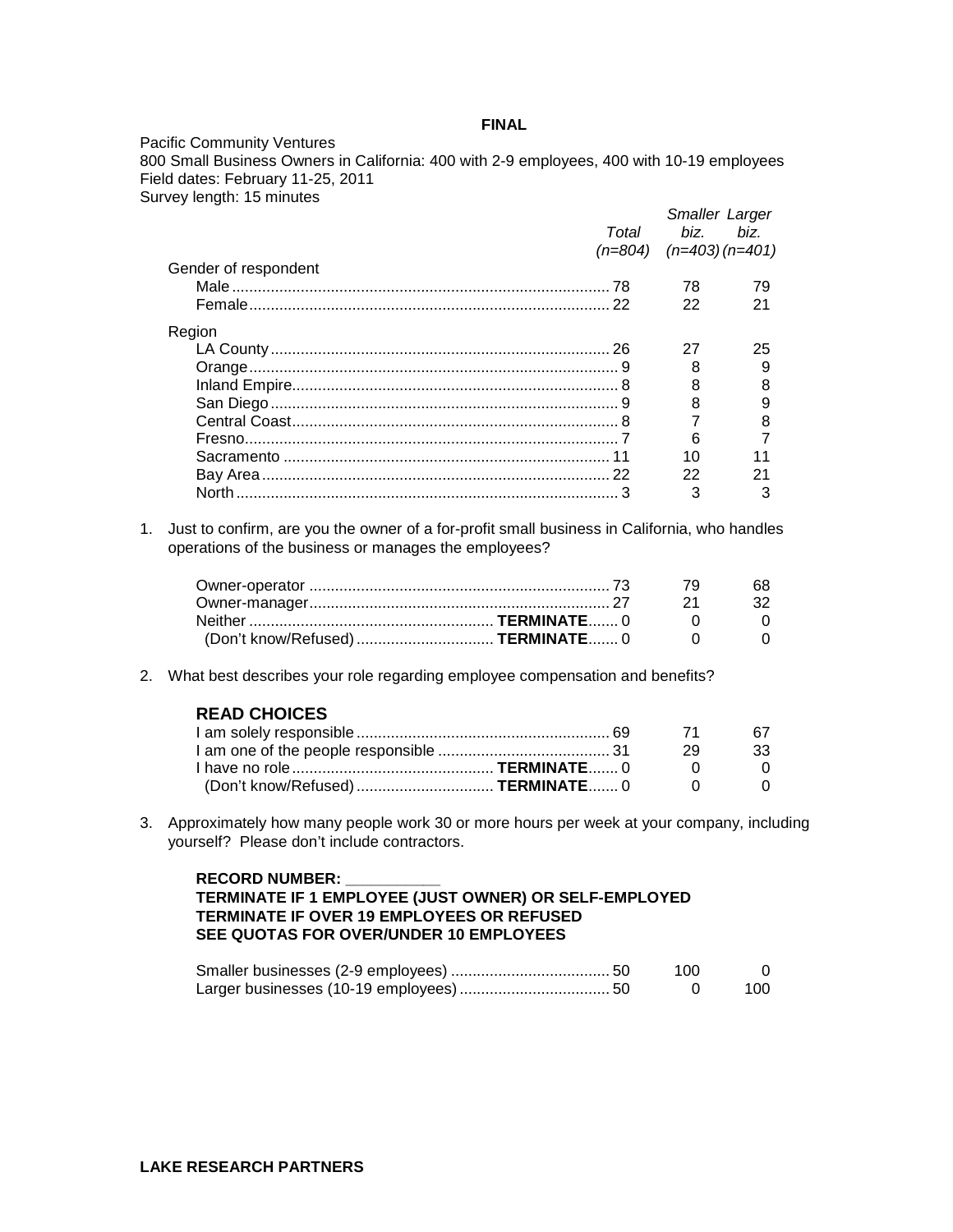| Pacific Community Ventures / February 11-25, 2011 |       | Page 2                     |  |
|---------------------------------------------------|-------|----------------------------|--|
|                                                   |       | <b>Smaller Larger</b>      |  |
|                                                   | Total | biz.<br>biz.               |  |
|                                                   |       | $(n=804)$ $(n=403)(n=401)$ |  |

4. Do you pay for all or part of the cost of health insurance benefits for ANY of your employees other than yourself?

#### **IF Q4=1**

5. Do you pay for the cost of health insurance benefits for all, most, some, a few, or none of your full-time employees?

|                                   | $(n=581)$ $(n=252)(n=329)$ |  |
|-----------------------------------|----------------------------|--|
|                                   | 68 58                      |  |
|                                   |                            |  |
|                                   |                            |  |
|                                   |                            |  |
|                                   |                            |  |
| (Don't know/Refused)  TERMINATE 0 |                            |  |
|                                   |                            |  |
|                                   | 18                         |  |

#### **IF Q4=1**

6. Thinking about the employees for whom you offer health insurance benefits, about what percentage of health insurance premiums do you cover for those employees?

# **READ CHOICES:**

| 75-100% ……………………………………………………………………… 58 |  |
|----------------------------------------|--|
|                                        |  |

# **IF Q4=1**

7. Which of these is the main reason you currently offer health insurance benefits to your employees? (**IF MORE THAN ONE SELECTED:** Well, which would you say is the main reason you provide health insurance benefits?)

| <b>READ AND RANDOMIZE REASONS:</b>                    |    |               |
|-------------------------------------------------------|----|---------------|
|                                                       | 10 | 12            |
|                                                       | 30 | 32            |
|                                                       | 14 | 14            |
| I feel a responsibility to provide this benefit to my |    |               |
|                                                       | 32 |               |
|                                                       |    | 10            |
|                                                       | 4  | $\mathcal{P}$ |
|                                                       |    |               |
|                                                       |    |               |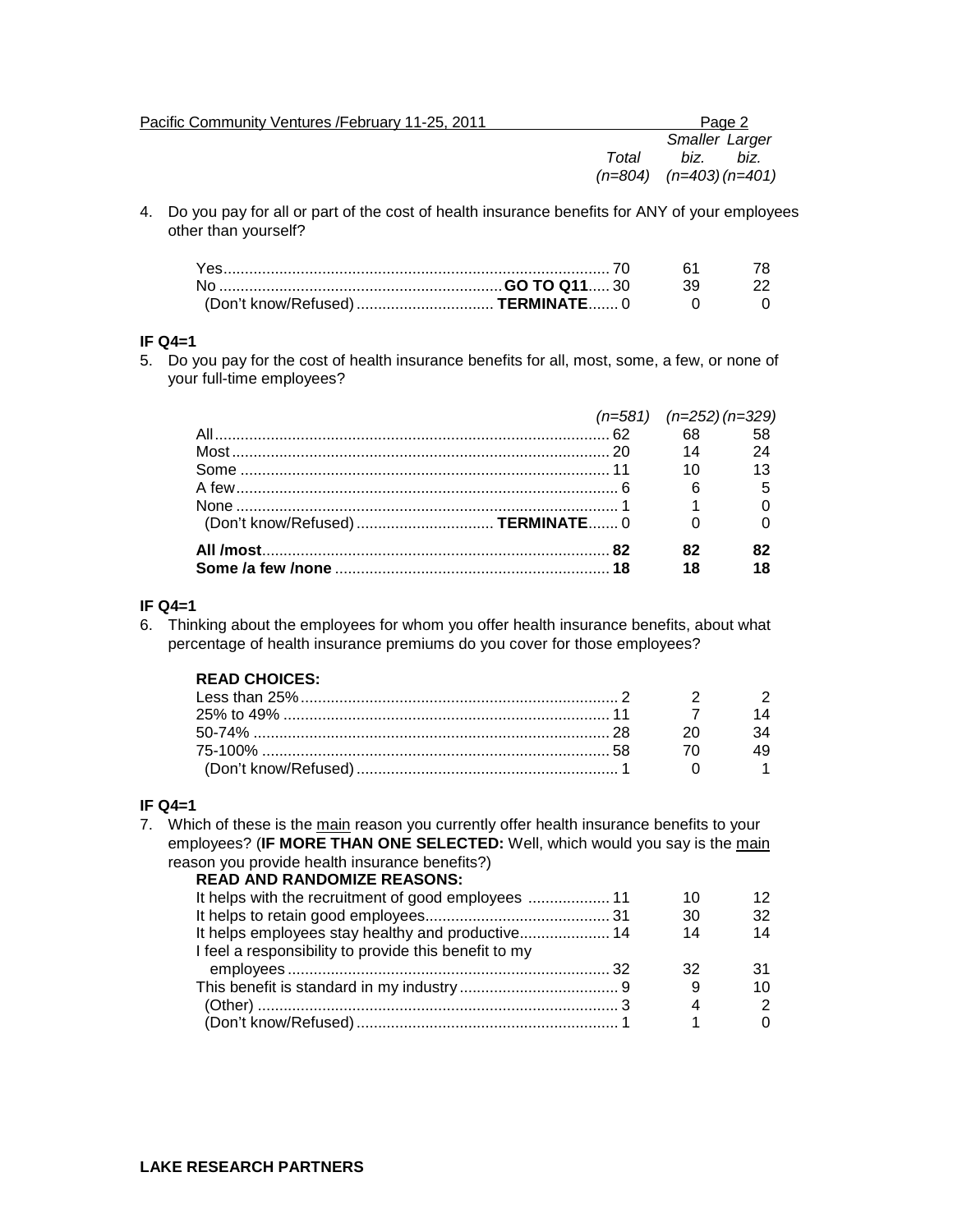| Pacific Community Ventures / February 11-25, 2011 |       |                               | Page 3 |
|---------------------------------------------------|-------|-------------------------------|--------|
|                                                   |       | <b>Smaller Larger</b>         |        |
|                                                   | Total | biz.                          | biz.   |
|                                                   |       | $(n=804)$ $(n=403)$ $(n=401)$ |        |
|                                                   |       |                               |        |

## **IF Q4=1**

8. Do you have an insurance broker who helps you purchase health insurance policies for your business?

| Yes. |  |
|------|--|
|      |  |
|      |  |

## **IF Q4=1**

9. How much weight do you give the wishes of your employees about health insurance benefits, such as what type of health insurance plan they would like, in deciding which health insurance plan to purchase? A great deal of weight, some weight, a little, or not much at all?

|  |  | $(n=581)$ $(n=252)$ $(n=329)$ |    |
|--|--|-------------------------------|----|
|  |  |                               |    |
|  |  | 34                            | 35 |
|  |  | 10                            | 10 |
|  |  | 23                            | 25 |
|  |  |                               |    |
|  |  | 65                            | 65 |
|  |  |                               | 35 |

## **IF Q4=2**

10. Have you ever paid for all or part of the cost of health insurance benefits for ANY of your employees other than yourself?

|                                     | $(n=223)$ $(n=151)$ $(n=72)$ |     |
|-------------------------------------|------------------------------|-----|
|                                     |                              |     |
|                                     | 69.                          | 69. |
| (Don't know/Refused)  TERMINATE 0 0 |                              |     |

#### **IF Q4=2**

11. Which of these is the main reason you don't currently offer health insurance benefits to your employees? (**IF MORE THAN ONE SELECTED:** Well, which would you say is the main reason you don't provide health insurance benefits?)

# **READ AND RANDOMIZE REASONS:**

| Choosing the right insurance plan is too complicated3 |  |
|-------------------------------------------------------|--|
|                                                       |  |
| It's not my responsibility to provide this benefit 8  |  |
|                                                       |  |
|                                                       |  |

# **IF Q4=2**

12. Do you ever consult with your employees about health insurance benefits, such as if they would like to receive health insurance, or not?

| No. | 53. |  |
|-----|-----|--|
|     |     |  |

# **LAKE RESEARCH PARTNERS**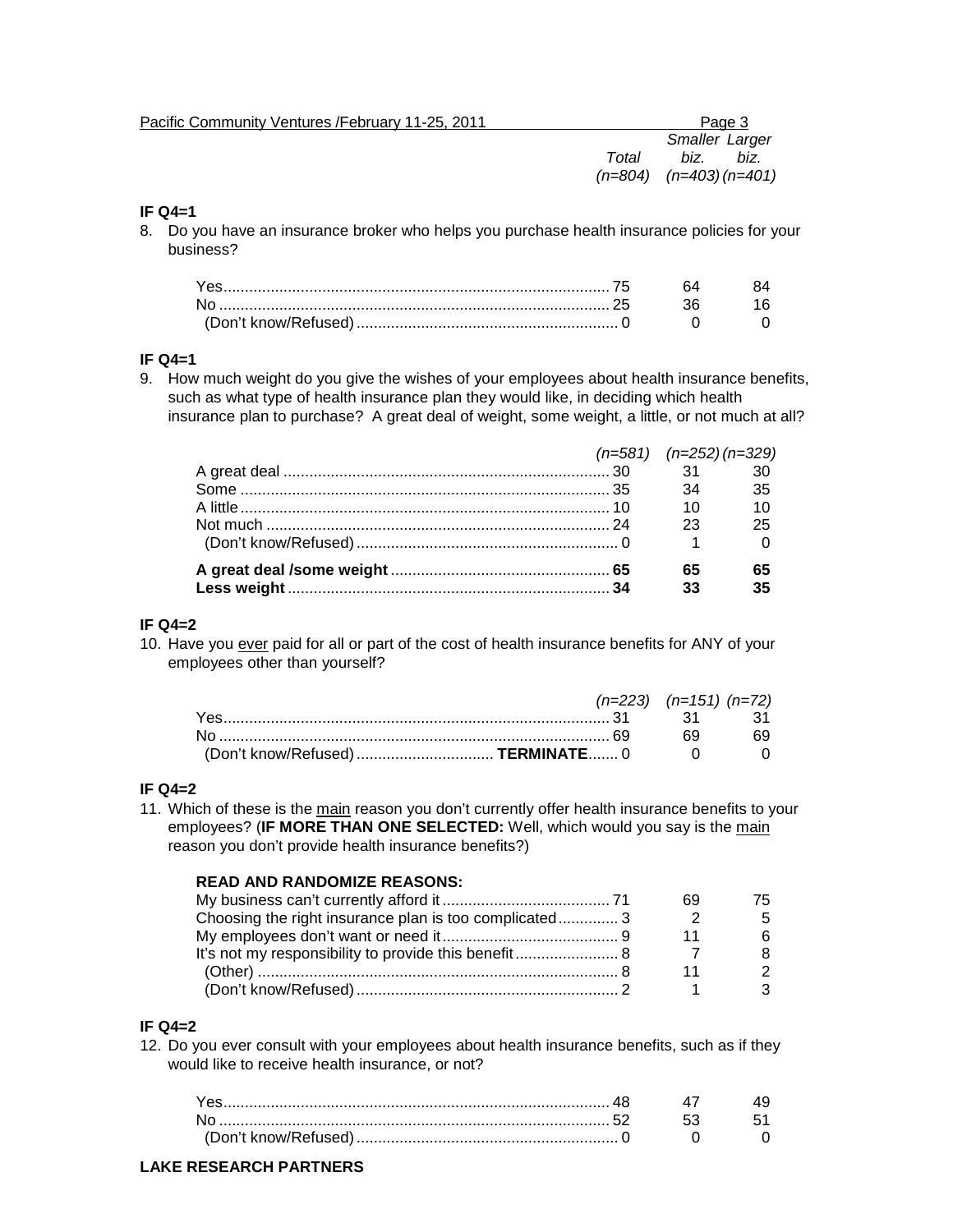| Pacific Community Ventures / February 11-25, 2011 |                            |                       | Page 4 |
|---------------------------------------------------|----------------------------|-----------------------|--------|
|                                                   |                            | <b>Smaller Larger</b> |        |
|                                                   | Total                      | biz.                  | biz.   |
|                                                   | $(n=804)$ $(n=403)(n=401)$ |                       |        |

# **RESUME ASKING ALL**

13. Do you have or use a tax accountant or CPA on a consistent basis?

|  | $(n=804)$ $(n=403)(n=401)$ |  |
|--|----------------------------|--|
|  |                            |  |
|  |                            |  |
|  |                            |  |

14. What is your general impression of the health care reform law that was passed by Congress last year—generally positive or generally negative?

**IF POSITIVE OR NEGATIVE:** Would you say you feel very [positive/negative], or somewhat [positive/negative] about the health care reform law?

|  | $(n=804)$ $(n=403)$ $(n=401)$ |                 |
|--|-------------------------------|-----------------|
|  | 13 14                         |                 |
|  | 18                            | 23              |
|  | 13                            | - 14            |
|  | 40                            | 32              |
|  | 14                            | $\overline{17}$ |
|  |                               |                 |
|  |                               |                 |
|  | 53                            |                 |

15. Are you aware of any provisions of the health care law to help small business owners provide health insurance benefits to employees, or not?

16. One provision of the health care reform law sets up an insurance pool, or exchange, in each state for small business owners and individuals to compare and purchase health insurance. How familiar are you with this provision—very, somewhat, a little, or not at all?

|  | 26 |  |
|--|----|--|
|  | 24 |  |
|  | 41 |  |
|  |    |  |
|  | 34 |  |
|  |    |  |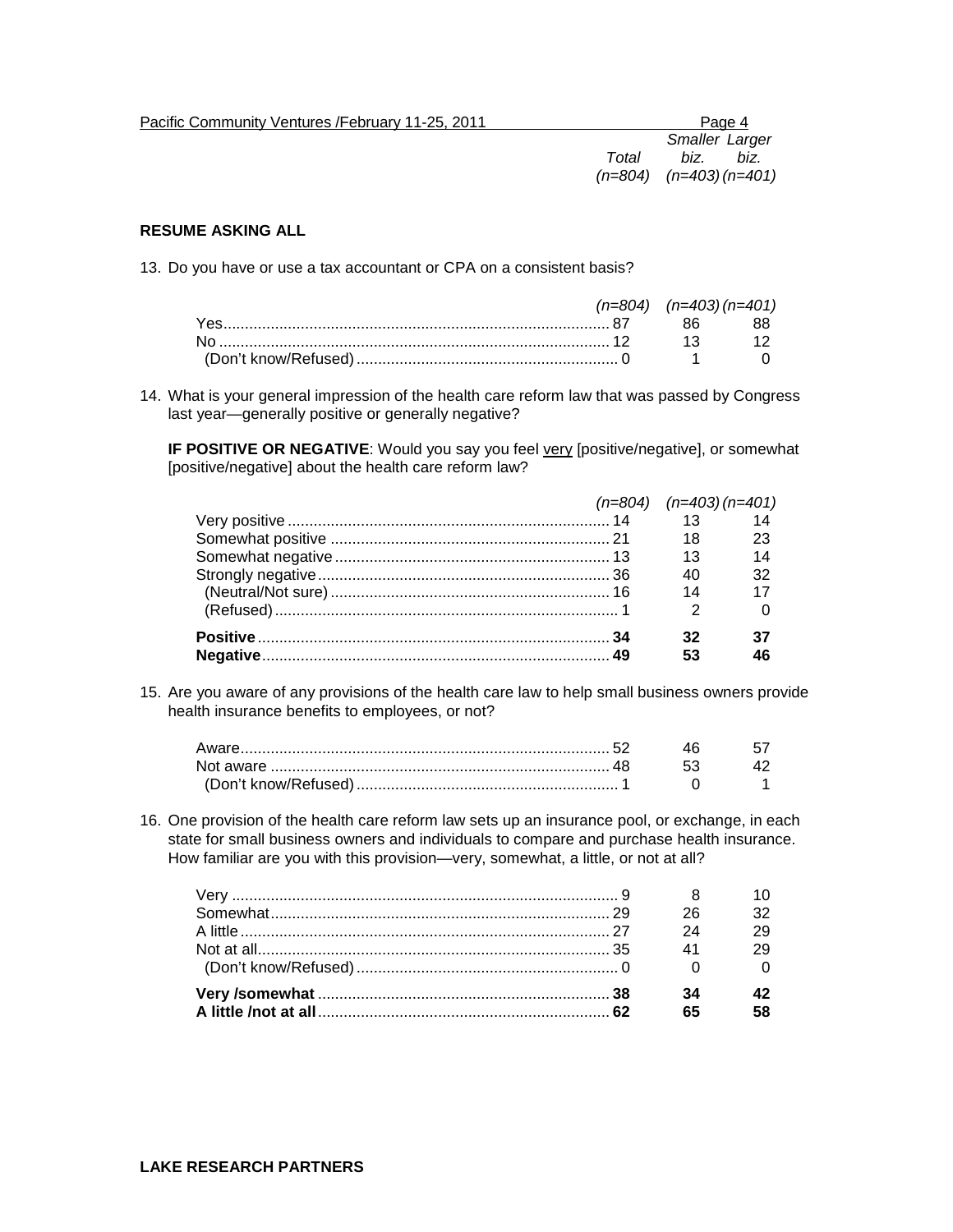|       | Page 5                     |
|-------|----------------------------|
|       | <b>Smaller Larger</b>      |
| Total | biz.<br>biz.               |
|       | $(n=804)$ $(n=403)(n=401)$ |
|       |                            |

17. Now, let me tell you a little more about this provision, the exchange. The health care reform law sets up an insurance pool, or exchange, in each state for small business owners with 50 or fewer employees and individuals to participate in, on a voluntary basis. These exchanges will be established by 2014 and will allow small businesses to pool together and purchase health insurance at group rates normally reserved for larger businesses who have greater purchasing power due to their size. There will be different levels of plans offered, with each level having standard features, with the goal of making it easier to compare the plans. There will be multiple private insurance plans offered by different companies at each level.

Based on what you've heard, do you think that as a small business employer, you will: [**ROTATE OPTIONS]** definitely participate in such an exchange, probably participate, probably not participate, or definitely not participate in such an exchange?

|  | 24  |    |
|--|-----|----|
|  | -15 | 14 |
|  |     |    |
|  | 54  |    |
|  | 39  |    |

## **IF Q4=1**

18. How will the exchange affect whether you continue to provide health benefits in the future will it make you more likely to continue providing benefits, will it make you less likely to continue providing benefits, or will it not affect whether you provide benefits or not in the future? **IF CHOICE:** Would you say you would be much more/less likely or somewhat more/less likely?

|  | $(n=581)$ $(n=252)$ $(n=329)$ |  |
|--|-------------------------------|--|
|  | 11 11                         |  |
|  |                               |  |
|  |                               |  |
|  | 6                             |  |
|  |                               |  |
|  |                               |  |
|  |                               |  |
|  |                               |  |
|  |                               |  |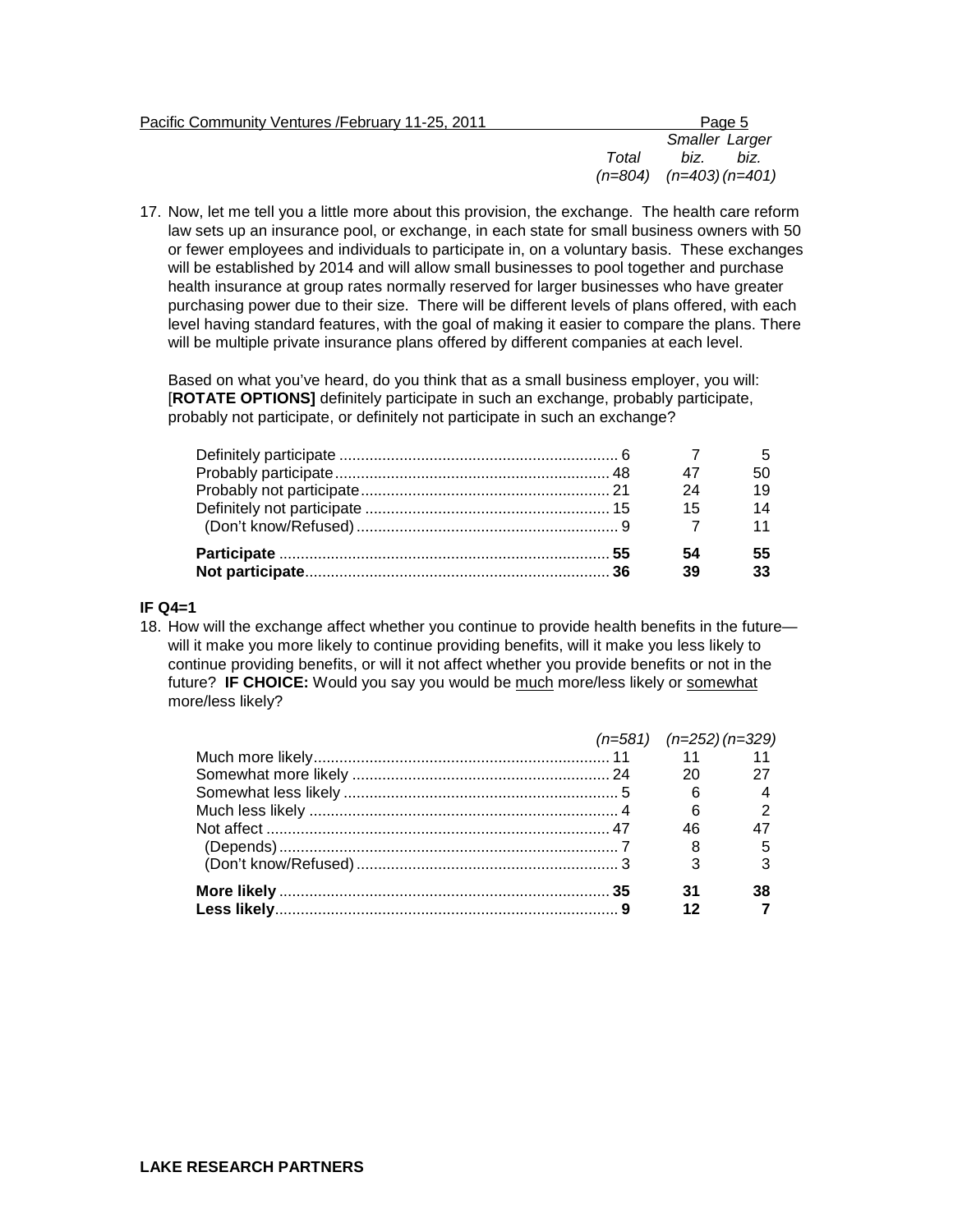| Pacific Community Ventures / February 11-25, 2011 |       | Page 6                        |
|---------------------------------------------------|-------|-------------------------------|
|                                                   |       | <b>Smaller Larger</b>         |
|                                                   | Total | biz.<br>biz.                  |
|                                                   |       | $(n=804)$ $(n=403)$ $(n=401)$ |
|                                                   |       |                               |

## **IF Q4=2**

19. How will the exchange affect whether you decide to provide health benefits in the future—will it make you more likely to provide benefits, will it make you less likely to provide benefits, or will it not affect whether you provide benefits or not in the future? **IF CHOICE:** Would you say you would be much more/less likely or somewhat more/less likely?

|  | $(n=223)$ $(n=151)$ $(n=72)$ |    |
|--|------------------------------|----|
|  | $12 \qquad 6$                |    |
|  | 21                           | 24 |
|  |                              |    |
|  | 6                            |    |
|  |                              |    |
|  |                              |    |
|  | 6                            |    |
|  |                              |    |
|  |                              |    |

# **RESUME ASKING ALL**

20. If the exchange has an option that allows employees to pick a health plan that best suits them, with the employee paying the difference if it's a higher-cost plan, would that make the exchange more attractive to you, less attractive, or about the same?

|  | $(n=804)$ $(n=403)(n=401)$ |                 |
|--|----------------------------|-----------------|
|  |                            |                 |
|  | $\overline{\mathbf{13}}$   | $\overline{14}$ |
|  | -57                        | - 52            |
|  |                            |                 |

21. Another component of the health care reform law sets up tax credits for small business owners who provide health insurance benefits to employees. How familiar are you with this component—very, somewhat, a little, or not at all?

|  |      | 36              |
|--|------|-----------------|
|  | - 26 | 31              |
|  | 34   | $\overline{23}$ |
|  |      |                 |
|  | -39  |                 |
|  |      |                 |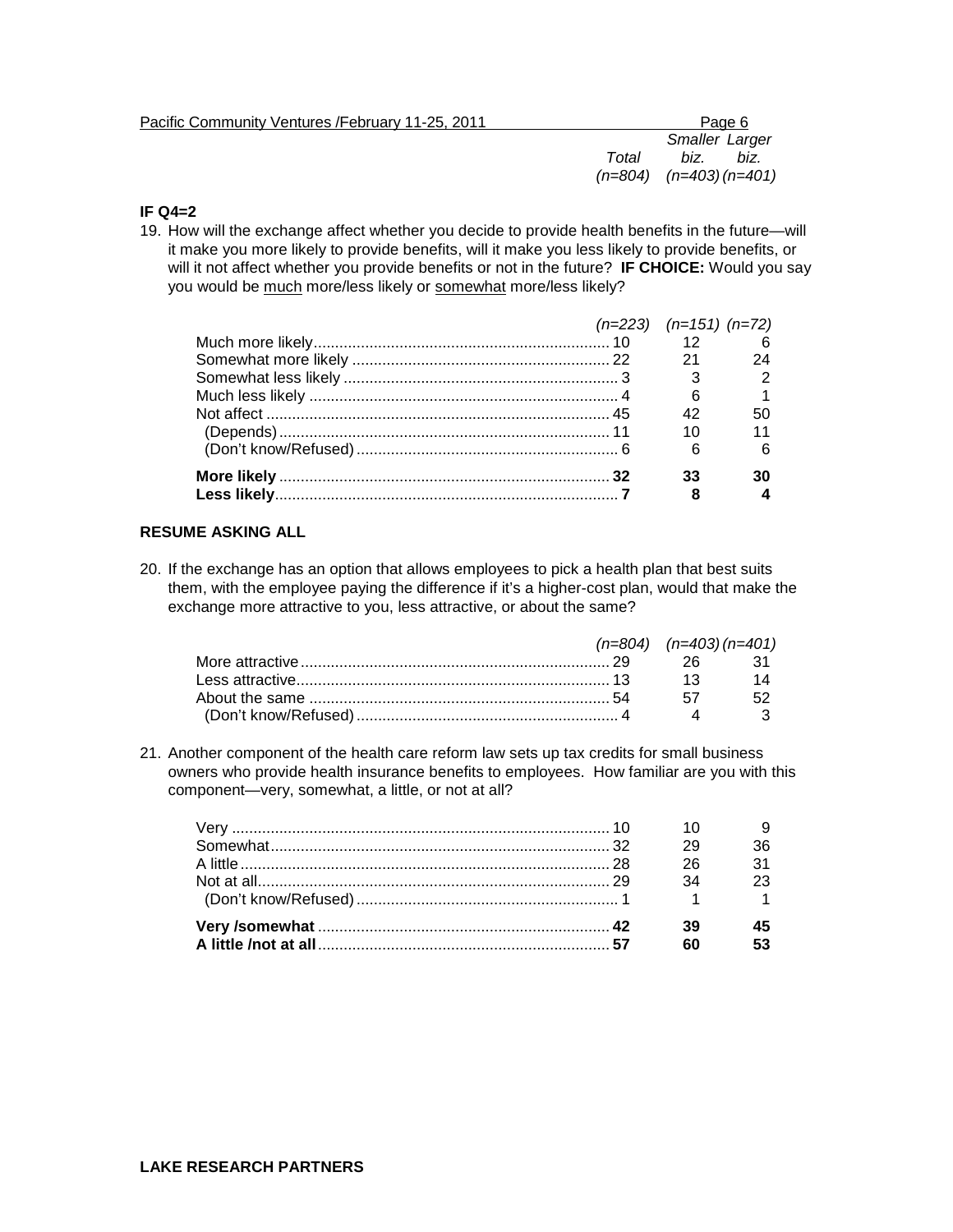| Pacific Community Ventures / February 11-25, 2011 |       | Page 7                        |
|---------------------------------------------------|-------|-------------------------------|
|                                                   |       | <b>Smaller Larger</b>         |
|                                                   | Total | biz.<br>biz.                  |
|                                                   |       | $(n=804)$ $(n=403)$ $(n=401)$ |

22. Now, let me tell you a little more about this component, the small business tax credits. These tax credits are already in effect, and are available to small employers with 25 or fewer fulltime equivalent employees with average wages of less than \$50,000 dollars who pay at least half the cost of single coverage for their employees. These tax credits will apply on a sliding scale basis, based on the size of business and average wages. The maximum benefit can be as high as 35% of premiums by 2013, and up to 50% of premiums starting in 2014. Eligible businesses can claim the credit starting with their 2010 income tax returns they file this year.

## **IF Q4=1**

If you qualified for a tax credit like this, how would it affect whether you continue to provide health benefits in the future—would it make you more likely to continue providing benefits, would it make you less likely to continue providing benefits, or would it not affect whether you provide benefits or not in the future? **IF CHOICE:** Would you say you would be much more/less likely or somewhat more/less likely?

|  | $(n=581)$ $(n=252)$ $(n=329)$ |    |
|--|-------------------------------|----|
|  |                               |    |
|  | 24                            | 25 |
|  |                               |    |
|  |                               |    |
|  | 37                            |    |
|  |                               |    |
|  |                               |    |
|  | 51                            |    |
|  |                               |    |

### **IF Q4=2**

If you qualified for a tax credit like this, how would it affect whether you decide to provide health benefits in the future—would it make you more likely to provide benefits, would it make you less likely to provide benefits, or would it not affect whether you provide benefits or not in the future? **IF CHOICE:** Would you say you would be much more/less likely or somewhat more/less likely?

|  | $(n=223)$ $(n=151)$ $(n=72)$ |  |
|--|------------------------------|--|
|  |                              |  |
|  | 31                           |  |
|  |                              |  |
|  |                              |  |
|  |                              |  |
|  |                              |  |
|  |                              |  |
|  |                              |  |
|  |                              |  |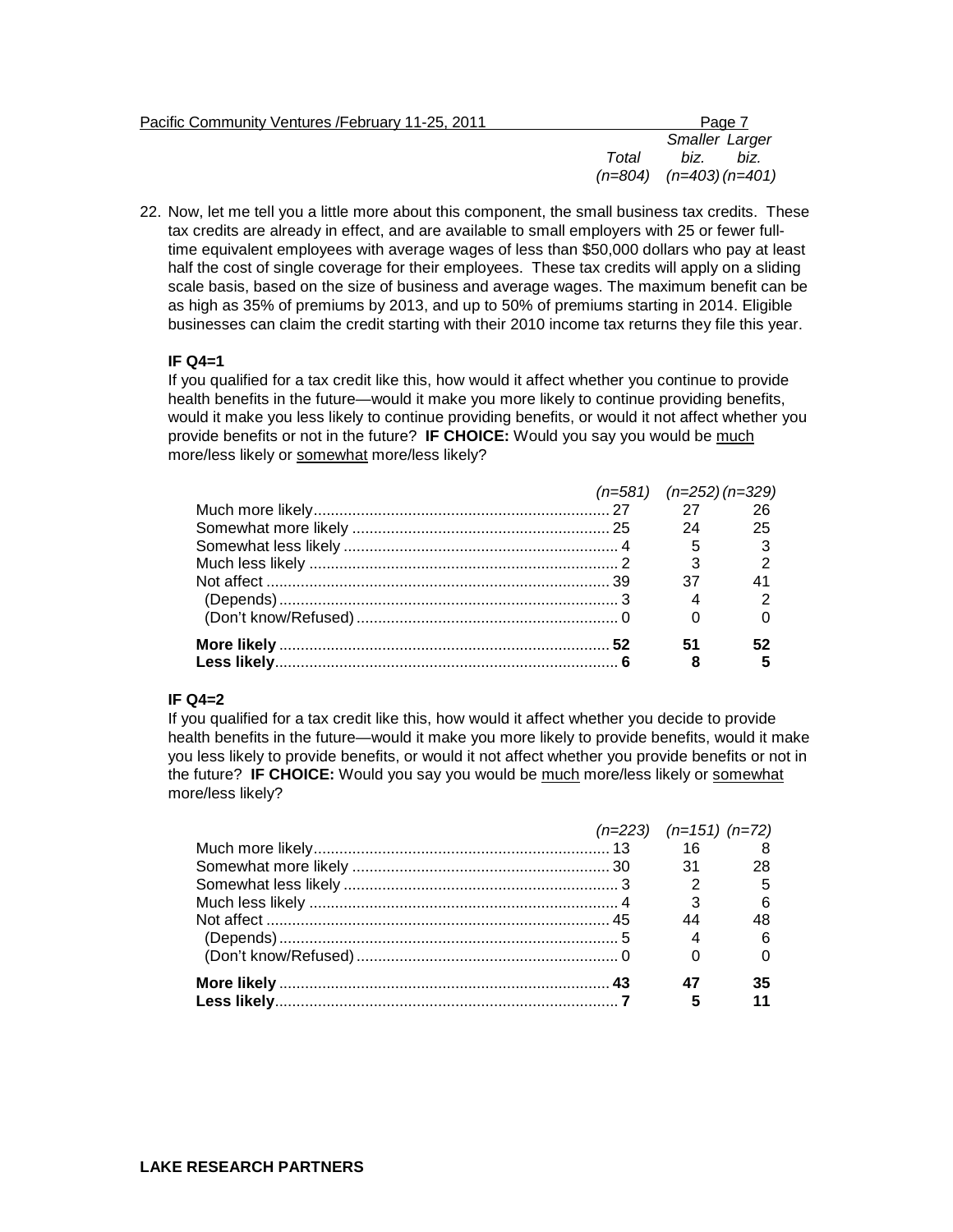| Pacific Community Ventures /February 11-25, 2011 |       |                               | Page 8 |
|--------------------------------------------------|-------|-------------------------------|--------|
|                                                  |       | <b>Smaller Larger</b>         |        |
|                                                  | Total | biz.                          | biz.   |
|                                                  |       | $(n=804)$ $(n=403)$ $(n=401)$ |        |
|                                                  |       |                               |        |

## **The few remaining questions are for statistical purposes only.**

23. Which of the following categories best describes your business?

| [IF "OTHER," READ OPTIONS AGAIN AND ASK RESPONDENT TO PICK ONE] |    |    |
|-----------------------------------------------------------------|----|----|
| <b>READ LIST</b>                                                |    |    |
|                                                                 | 28 | 31 |
|                                                                 | 23 | 18 |
|                                                                 | 43 | 46 |
|                                                                 | 6  |    |
|                                                                 |    |    |
| 24. Do the majority of your employees have college degrees?     |    |    |
|                                                                 | 36 | 28 |
| N٥.                                                             | 63 |    |
|                                                                 |    |    |

25. Generally speaking, do you think of yourself as a Republican, a Democrat, an independent, or something else?

**IF INDEPENDENT:** Would you say that you lean more toward the Republicans or more toward the Democrats?

|  | 36 |     |
|--|----|-----|
|  | 6  |     |
|  |    | 48  |
|  | 24 | 19  |
|  | 24 | 27  |
|  | 5  | - 5 |
|  | 20 |     |
|  |    | 5   |

26. For statistical purposes only, which of these categories best describes the gross revenue of your company in 2010?

### **READ CATEGORIES:**

| 27 |  |
|----|--|
| 25 |  |
| 26 |  |
| 21 |  |
|    |  |
|    |  |